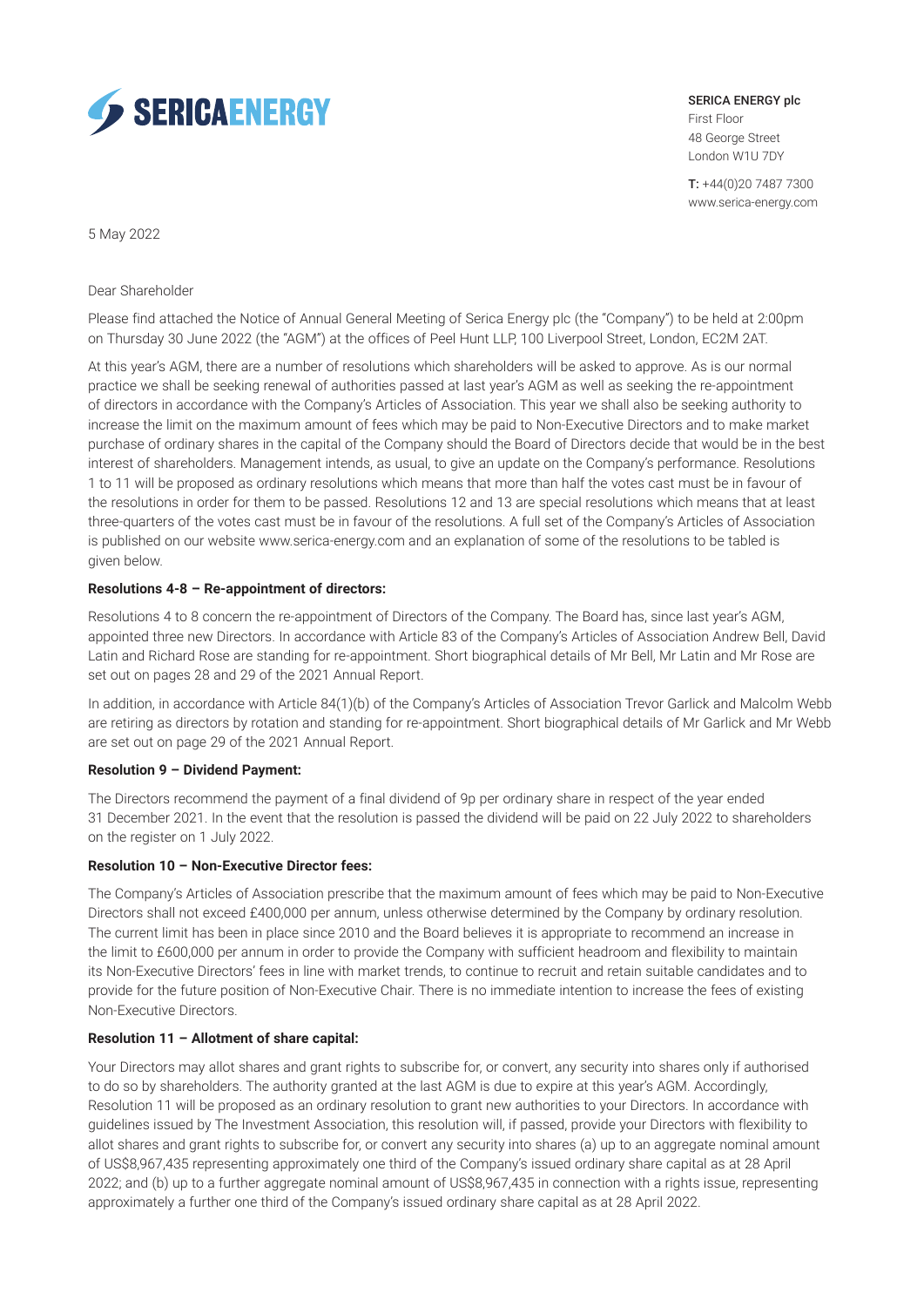If given, this authority will expire on 30 June 2023 or at the conclusion of the next annual general meeting whichever occurs earlier.

## **Resolution 12 – Disapplication of statutory pre-emption rights:**

This resolution (which is conditional on resolution 11 being passed) will, if passed, renew broadly on the same terms as the authority given at last year's AGM enabling your Directors to allot shares (and other equity securities) for cash and otherwise than to existing shareholders pro rata to their holdings, up to an aggregate nominal amount of US\$2,717,404, representing approximately 10% of the Company's issued ordinary share capital as at 28 April 2022. The purpose of this authority is to enable the Company to take advantage of specific opportunities to raise additional finance quickly if required, and without the time, cost and expense of the Company having to publish a circular to shareholders. If given, this authority will expire on 30 June 2023 or at the conclusion of the next annual general meeting whichever occurs earlier.

## **Resolution 13 – Authority for the Company to purchase its own shares:**

In certain circumstances, it may be advantageous for the Company to have the flexibility to purchase its own ordinary shares and this resolution seeks authority to enable the Company to make market purchases of up to 27,174,047 shares, representing approximately 10% of its issued share capital as at 28 April 2022. The maximum and minimum prices are stated in the resolution. The authority will expire at the conclusion of the Company's next annual general meeting, or on 30 June 2023, whichever occurs earlier. The Board intends to seek renewal of this authority at subsequent annual general meetings in accordance with current best practice.

The Directors have no present intention of exercising the authority to purchase any of the Company's ordinary shares but wish to have the ability should the returns from such purchase be more attractive than other routes such as special dividends and where the Directors consider that the Company has surplus capital which could not be profitably invested in growing the business. The Directors intend to exercise this authority only after taking into account the effects on earnings per ordinary share and if such purchase is in the interests of shareholders generally.

The Companies Act 2006 allows the Company to hold its own shares in treasury following a buyback instead of having to cancel them. This enables the Company to re-issue treasury shares quickly and cost-effectively and provides the Company with additional flexibility in the management of its capital base. Such shares may be resold for cash, but all rights attaching to them, including voting rights and any right to receive dividends, are suspended while they are held in treasury. The Company currently holds no ordinary shares in treasury.

We are pleased to invite shareholders to attend our AGM in person this year. We will continue to monitor developments and the latest prevailing Government guidance and regulations relating to public gatherings prior to the holding of the AGM, and whether any changes are required to the arrangements for the AGM. Shareholders are advised to check the Company's website for any updates. Shareholders are asked not to attend the AGM in person if they are displaying any symptoms of COVID-19 or have recently been in contact with anyone who has tested positive

You will not have received a hard copy proxy form in the post and you are therefore requested to submit your proxy vote electronically by accessing the shareholder portal at www.signalshares.com, logging in and selecting the 'Vote Online Now' link. If you are a CREST member you may register the appointment of a proxy by using the CREST electronic proxy appointment service. Alternatively, you may request a hard copy proxy form directly from the Registrar, Link Group. Full details of how to vote and appoint proxies and the contact details for Link Group are set out in the notes to the Notice of AGM. Please submit your proxy vote so as to reach the Company's Registrar as soon as possible and in any event no later than 2:00pm on 28 June 2022 or, if you are a CREST member, by using the service provided by Euroclear. Shareholders are urged to submit your proxy vote as soon as possible and to appoint the chair of the AGM as your proxy, whether or not you intend to attend the AGM.

Yours faithfully,

Tay Correllate

Antony Craven Walker Executive Chairman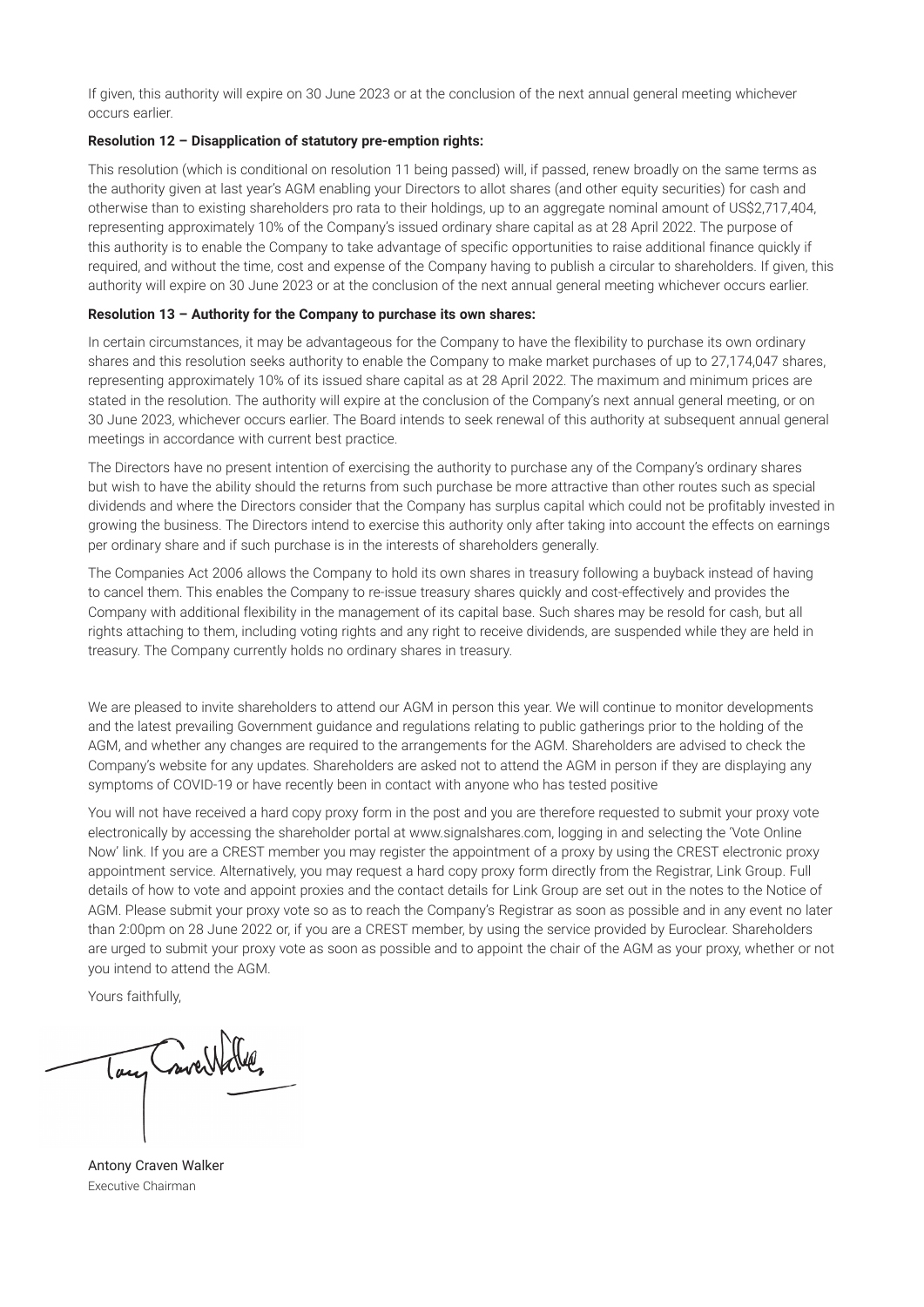#### **SERICA ENERGY plc**

(Incorporated and registered in England and Wales under the Companies Act 1985 with registered number 05450950)

## **NOTICE OF ANNUAL GENERAL MEETING OF SHAREHOLDERS**

NOTICE IS HEREBY GIVEN that the 2022 Annual General Meeting of the shareholders of Serica Energy plc ("the Company") will be held on Thursday 30 June 2022 (the "AGM") at 2:00pm (British Summer Time) at the offices of Peel Hunt LLP, 100 Liverpool Street, London, EC2M 2AT for the purpose of considering and, if thought fit, passing the following resolutions, of which resolutions 1 to 11 will be proposed as ordinary resolutions and resolutions 12 and 13 will be proposed as a special resolutions:

### **ORDINARY RESOLUTIONS**

- 1. to receive the consolidated financial statements and the reports of the Board of Directors and of the auditors for the year ended 31 December 2021.
- 2. to re-appoint Ernst & Young LLP as auditors of the Company to hold office until the conclusion of the next general meeting at which accounts are laid before the Company.
- 3. to authorise the Board of Directors to fix the remuneration of the auditors of the Company.
- 4. to re-appoint Andrew Bell as a Director of the Company.
- 5. to re-appoint David Latin as a Director of the Company.
- 6. to re-appoint Richard Rose as a Director of the Company.
- 7. to re-appoint Trevor Garlick as a Director of the Company.
- 8. to re-appoint Malcolm Webb as a Director of the Company.
- 9. to declare a final dividend of 9p per ordinary share in respect of the year ended 31 December 2021 as recommended by the Board of Directors.
- 10. that, pursuant to Article 100(1) of the Articles of Association of the Company, the maximum aggregate amount of fees for their services as directors payable to Directors that do not hold executive office (other than alternate directors) be increased to £600,000 per annum with effect from the date of passing of this Resolution.
- 11. that the Directors be and they are hereby generally and unconditionally authorised for the purposes of section 551 of the Companies Act 2006 (the "Act") to exercise all the powers of the Company to allot shares in the Company and to grant rights to subscribe for, or to convert any security into, shares in the Company:
	- i. up to an aggregate nominal amount of US\$8,967,435; and
	- ii. in addition to the amount referred to in paragraph (i) above, up to a further aggregate nominal amount of US\$8,967,435 in connection with or pursuant to an offer by way of a rights issue to: (a) holders of ordinary shares made in proportion (as nearly as practicable) to the respective number of ordinary shares held by them on the record date that the Directors may determine for such allotment, and (b) holders of any other class of equity securities (within the meaning of section 560 of the Act) entitled to participate therein or, if the Directors consider it necessary, as permitted by the rights of those securities, but subject to such exclusions or other arrangements as the Directors may consider necessary or appropriate to deal with fractional entitlements, treasury shares, record dates, or legal, regulatory or practical difficulties which may arise under the laws of, or the requirements of any regulatory body or stock exchange in any territory or any other matter whatsoever,

 provided that this authority shall expire on 30 June 2023 or, if earlier, at the conclusion of the Annual General Meeting of the Company in 2023, save that the Company shall be entitled to make offers or agreements before the expiry of such authority which would or might require shares to be allotted or rights to be granted after such expiry and the Directors shall be entitled to allot shares or grant rights to subscribe for or convert any security into shares in the Company pursuant to any such offer or agreement as if this authority had not expired.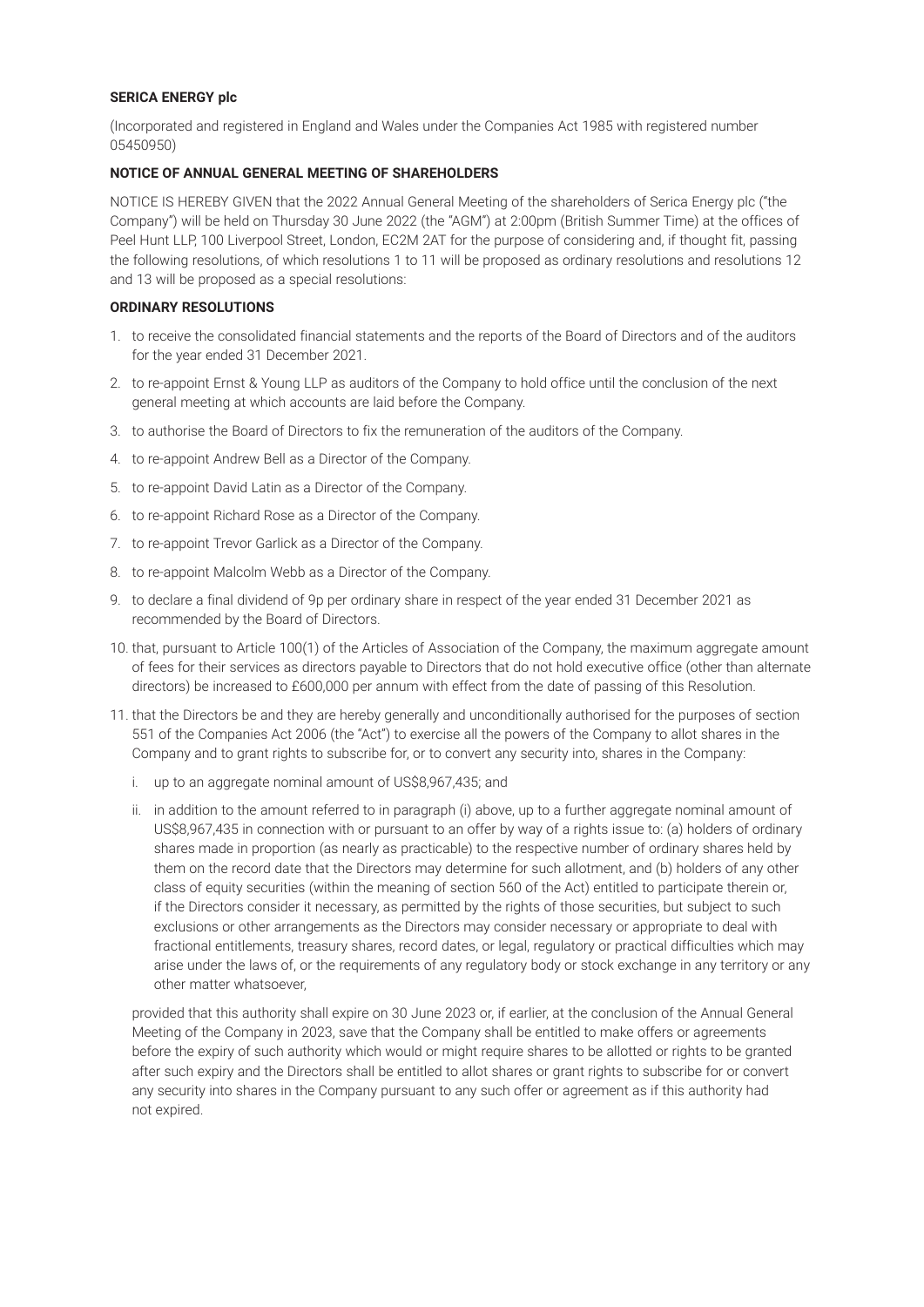## **SPECIAL RESOLUTION**

- 12. That, subject to the passing of Resolution 11, the Directors be and they are hereby empowered pursuant to section 570 and section 573 of the Companies Act 2006 (the "Act") to allot equity securities (within the meaning of section 560 of the Act) for cash pursuant to the authority conferred by Resolution 11 or sell ordinary shares held by the Company as treasury shares for cash as if section 561(1) of the Act did not apply to such allotment or sale provided that this power shall be limited to the allotment of equity securities and the sale of treasury shares:
	- i. in connection with an issue or offer of or invitation to acquire equity securities (but, in the case of the authority granted under paragraph (ii) of Resolution 11, by way of a rights issue only) in favour of holders of ordinary shares in proportion (as nearly as may be practicable) to the respective numbers of ordinary shares held by them on the record date for such allotment or sale (and holders of any other class of equity securities entitled to participate therein or if the Directors consider it necessary as permitted by the rights of those securities), but subject to such exclusions or other arrangements as the Directors may deem necessary or expedient to deal with fractional entitlements, treasury shares, record dates, or legal, regulatory or practical difficulties which may arise under the laws of, or the requirements of any regulatory body or stock exchange in any territory or any other matter whatsoever; and
	- ii. in the case of the authority granted under paragraph (i) of Resolution 11 above (or in the case of any sale of treasury shares) and otherwise than pursuant to paragraph (i) of this Resolution 12 above up to an aggregate nominal amount of US2,717,404.

 provided that this authority shall expire on 30 June 2023 or, if earlier, at the conclusion of the Annual General Meeting of the Company in 2023, save that the Company may before such expiry make any offer or agreement which would or might require equity securities to be allotted or treasury shares to be sold after such expiry and the Directors may allot equity securities or sell treasury shares in pursuance of such offer or agreement as if this power had not expired.

- 13. That, the Company is generally and unconditionally authorised for the purposes of section 701 of the Companies Act 2006 (the "Act") to make market purchases (within the meaning of section 693(4) of the Act) of any of its ordinary shares of US\$0.10 each in the capital of the Company on such terms and in such manner as the Directors may from time to time determine provided that:
	- i. the maximum aggregate number of ordinary shares which may be purchased is 27,174,047;
	- ii. the minimum price (exclusive of expenses) which may be paid for each ordinary share is US\$0.10; and
	- iii. the maximum price (exclusive of expenses) which may be paid for each ordinary share is an amount equal to the higher of:
		- a. 105 per cent of the average middle market quotations for a share of the Company as derived from the AIM Appendix to the London Stock Exchange Daily Official List for the five business days immediately preceding the day on which such ordinary share is contracted to be purchased; and
		- b. the higher of the price of the last independent trade of an ordinary share and the highest current independent bid for an ordinary share on the trading venues where the purchase is carried out.

This authority shall expire at the conclusion of the Annual General Meeting of the Company in 2023 or on 30 June 2023, whichever is the earlier, provided that the Company may before such expiry make a contract to purchase ordinary shares which will or may be executed or completed wholly or partly after such expiry and may make a purchase of ordinary shares in pursuance of such contract as if the authority conferred by this Resolution had not expired.

# **DATED 5 MAY 2022 BY ORDER OF THE BOARD OF DIRECTORS**

Antony Craven Walker Executive Chairman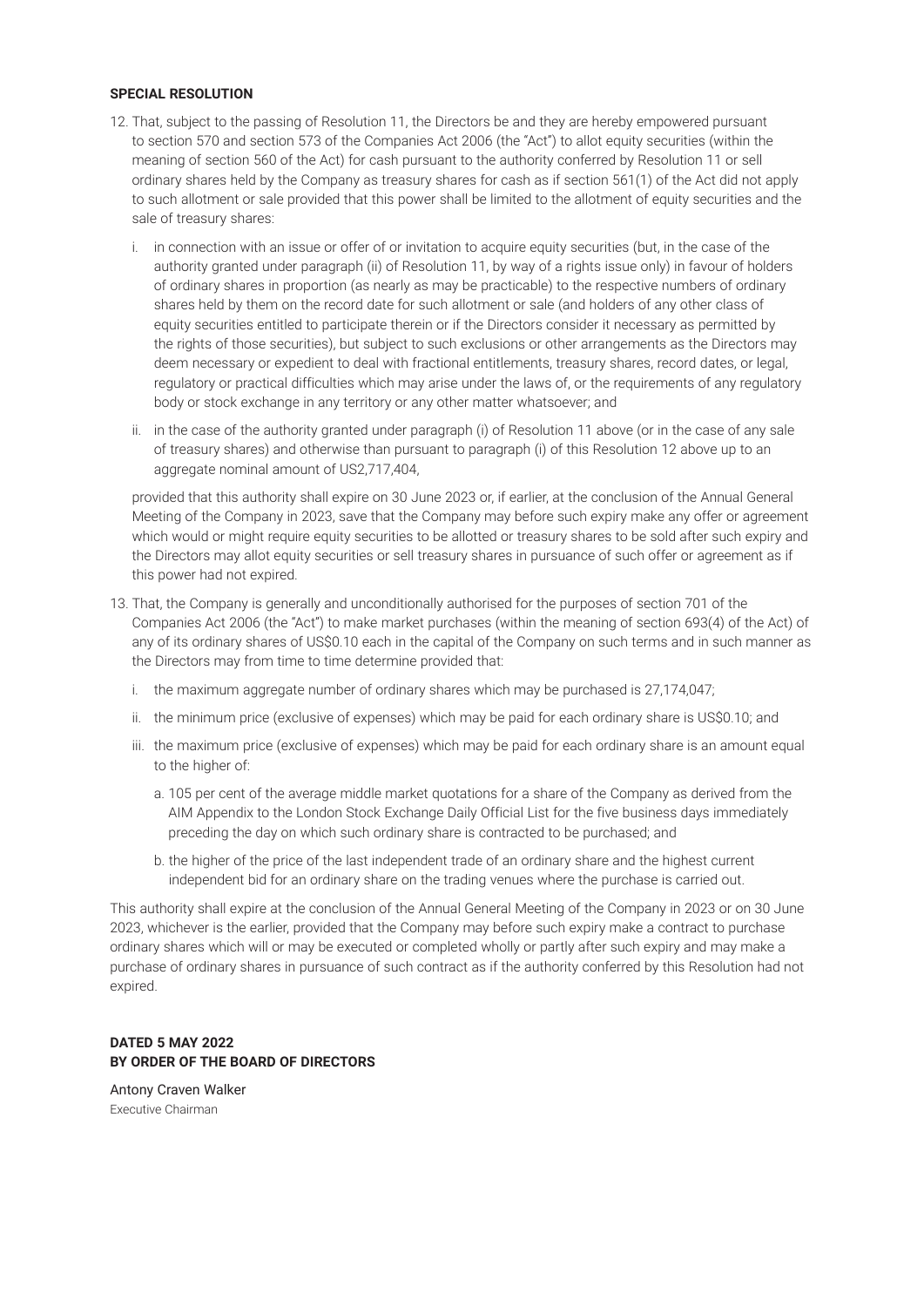# **NOTES**

- 1. Pursuant to regulation 41 of the Uncertificated Securities Regulations 2001, the Company specifies that in order to have the right to attend and vote at the AGM (and also for the purpose of determining how many votes a person entitled to attend and vote may cast), a person must be entered on the register of members of the Company no later than close of business on the day that is two days before the time for holding the AGM or any adjournment of it. Changes to entries on the register of members after this time shall be disregarded in determining the rights of any person to attend or vote at the AGM.
- 2. Only holders of ordinary shares are entitled to attend and vote at this Meeting.

 A member is entitled to appoint another person as his proxy to exercise all or any of his rights to attend, to speak and to vote at the AGM. A member may appoint more than one proxy in relation to the AGM, provided that each proxy is appointed to exercise the rights attached to a different share or shares held by him. A proxy need not be a member of the Company. You will not have received a hard copy proxy for the AGM in the post. You can instead submit your proxy vote electronically. You may also request a hard copy proxy form from the Registrars. Full details of how to vote are set out below.

 Proxy Voting: As you will not have received a hard copy proxy for the AGM in the post, you can instead submit your proxy vote electronically by accessing the shareholder portal at www.signalshares.com, logging in and selecting the 'Vote Online Now' link. You will require your username and password in order to log in and vote. If you have forgotten your username or password you can request a reminder via the shareholder portal. If you have not previously registered to use the portal you will require your investor code ("**IVC**") which can be found on your share certificate. Proxy votes should be submitted as early as possible and in any event, no later than 48 hours before the time for the holding of the AGM or any adjournment of it. You may request a hard copy proxy form directly from the Registrars, Link Asset Services by emailing enquiries@linkgroup.co.uk or by post at Link Group, The Registry, PXS1, Central Square, 29 Wellington Street, Leeds, LS1 4DL. To be valid, any hard copy proxy form must be received by post or (during normal business hours only) by hand at Link Group, The Registry, PXS1, Central Square, 29 Wellington Street, Leeds, LS1 4DL no later than 48 hours before the time for the holding of the AGM or any adjournment of it.

3. Alternatively, if you are a member of CREST, you may register the appointment of a proxy by using the CREST electronic proxy appointment service. Further details are contained below.

 CREST members who wish to appoint a proxy or proxies through the CREST electronic proxy appointment service may do so for the AGM and any adjournment(s) thereof by using the procedures, and to the address, described in the CREST Manual (available via www.euroclear.com/CREST) subject to the provisions of the Company's articles of association. CREST personal members or other CREST sponsored members, and those CREST members who have appointed a voting service provider(s), should refer to their CREST sponsor or voting service provider(s), who will be able to take the appropriate action on their behalf.

 In order for a proxy appointment or instruction made using the CREST service to be valid, the appropriate CREST message (a "**CREST Proxy Instruction**") must be properly authenticated in accordance with Euroclear UK and Ireland Limited's ("**Euroclear**") specifications and must contain the information required for such instructions, as described in the CREST Manual. The message, regardless of whether it constitutes the appointment of a proxy or an amendment to the instruction given to a previously appointed proxy, must, in order to be valid, be transmitted so as to be received by the issuer's agent (ID: RA10) by the latest time(s) for receipt of proxy appointments specified in this Notice of AGM. For this purpose, the time of receipt will be taken to be the time (as determined by the time stamp applied to the message by the CREST Applications Host) from which the issuer's agent is able to retrieve the message by enquiry to CREST in the manner prescribed by CREST. After this time any change of instructions to proxies appointed through CREST should be communicated to the appointee directly by the shareholder.